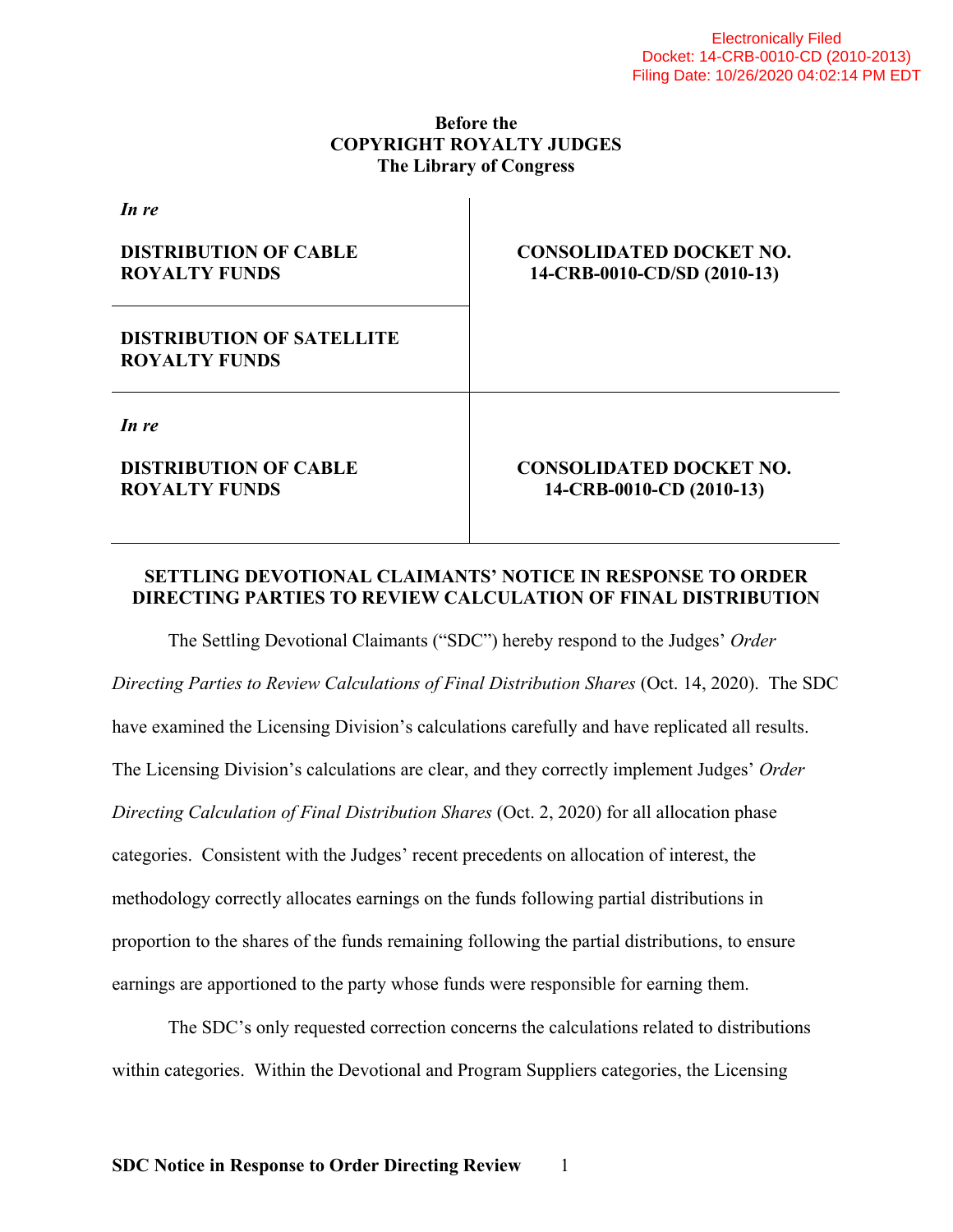Division rounded the shares to two decimal places, rather than applying the full fractional shares as awarded. The result of the rounding produces an unintended and unearned windfall for Multigroup Claimants ("MGC") of \$47,308.03, with the SDC suffering a loss of \$24,251.35 over the course of four years, and MPA-Represented Program Suppliers losing \$23,056.70 over the course of four years. The SDC request that shares be calculated without rounding. No other categories would be affected.

#### **I. The Licensing Division's Calculations Correctly Follow the Judges' Order.**

The Licensing Division's share calculations adhere precisely to the Judges' instructions:

All amounts shall be net of the allocations of royalties paid to the Music Claimants and NPR and shall account for partial distributions of the 2010- 2013 cable royalties previously ordered by the Judges. All other increases or decreases to the royalty funds (*e*.*g*., due to administrative expenses incurred or investment earnings accrued while the funds were on deposit with the Copyright Office) shall be apportioned among the parties in accordance with their respective percentage shares as adjusted to rebalance the parties' shares following any partial distributions those parties may have received.

*Order Directing Calculation of Final Distribution Shares* (Oct. 2, 2020), at 2.

 At the heart of the Judges' order is the need to correctly apportion interest earned by copyright royalty fees that are held in deposit. The Register of Copyrights, after deducting reasonable costs, deposits copyright royalty fees in the Treasury of the United States. 17 U.S.C. § 111(d)(2). All funds are "invested in interest-bearing United States securities for later distribution with interest …." *Id.* Therefore, the copyright royalty fees deposited earn interest, and the resulting earnings from interest are then available for later distribution. By directing the apportionment of interest "among the parties in accordance with their respective percentage shares as adjusted to rebalance the parties' shares following any partial distributions those parties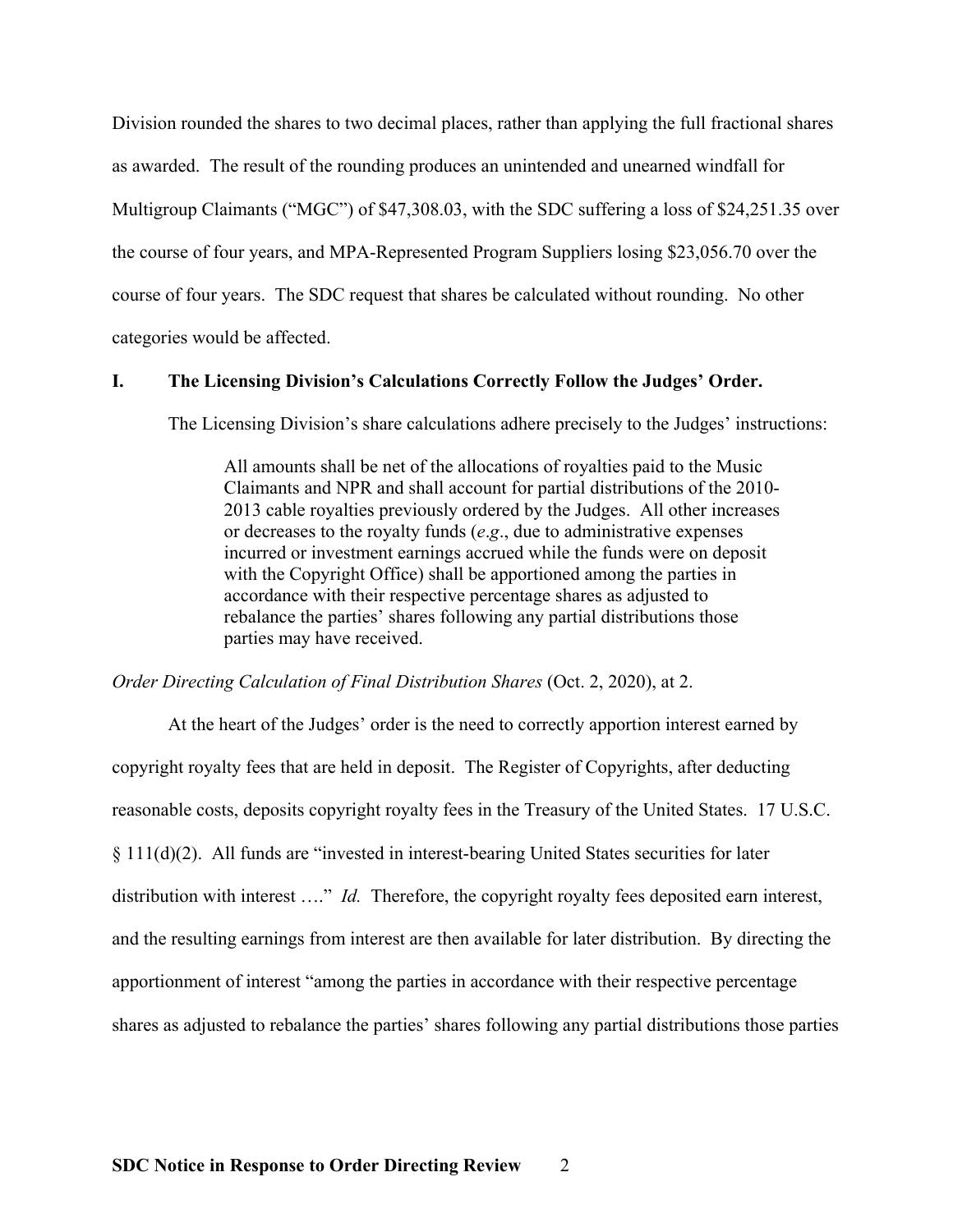may have received," the Judges' order requires allocation of interest to the parties whose principal earned the interest, instead of to the parties who had removed their principal early.

#### **II. The Judges' Order Is Consistent with Precedent and Common Sense.**

 The Judges' precedents relating to the allocation of earnings on copyright royalty funds flow from their decision in the 2000-2003 cable Phase II proceeding, where the issue was fully briefed and decided. In that proceeding, the Phase I parties (which included all of the same allocation phase parties that are now parties to the 2010-2013 cable proceeding) jointly provided estimates to the Judges of the dollar amounts that Independent Producers Group ("IPG") and MPA-Represented Program Suppliers ("MPA," fka "MPAA") should receive based on the amounts held in reserve by the Licensing Division. IPG, a distribution phase party in the 2000- 2003 cable proceeding, replied to the allocation phase parties' dollar estimates, arguing that "the estimates did not fairly allocate an appropriate amount of interest to IPG's claimants, which, unlike those represented by MPAA, have not received partial distributions over the last several years." *Order Directing Accounting of 2000-2003 Cable Royalties Distributed to the Program Suppliers Category*, 2008-2 CRB CD 2000-2003 (Phase II) (Nov. 25, 2015), at 2. MPA, the only allocation phase party that opposed IPG's argument, argued that IPG was not entitled to "retroactive, prejudgment interest on its awards." *Id.* at 2.

 The Judges disagreed with MPA's position, and they ruled that interest should be awarded on the principal that earned it. As the Judges held, "The absence of a requirement in the Copyright Act that interest on an award be awarded does not mean that interest may not be awarded if there is a reasoned means for doing so." *Id.* The Judges recognized that denying interest to a party to account for lost value for the period of time following distributions to other parties may "amount[] to a windfall to the claimants who had received their awards earlier." *Id.*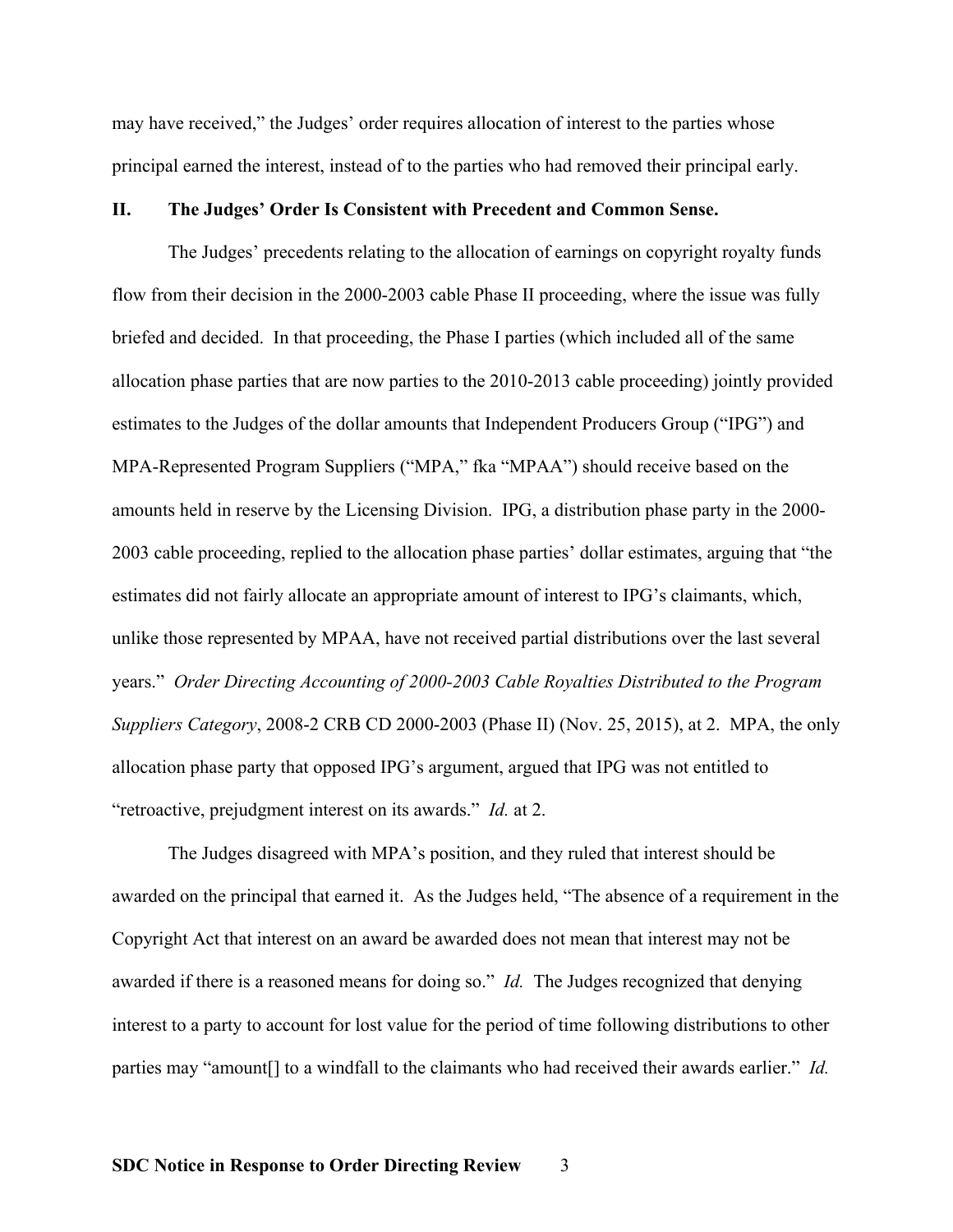at 3. In essence, denying a party an interest award to account for differences in partial distribution amounts would be equivalent to giving a party who received a larger partial distribution an award of interest on principal that was ultimately awarded to another party.

 The Judges noted in their decision that when the allocation phase parties received partial distributions, they signed "payback agreements" providing that any overpayment in partial distribution amounts must be repaid "with interest according to the amount that would have accrued if the principal had remained in the fund." *Id.* (quoting *Order Granting Partial Distribution of 2003 Cable Royalty Fund,* No. 2005-4 CRB CD 2003 (Jan. 23, 2008)). As the Judges held, "[t]he requirement in the payback agreement to repay accrued interest on overpaid principal is intended to ensure that the interest will be paid to the claimant(s) whose principal earned it, or would have earned it, had that principal remained in the fund." *Id.* In the 2010- 2013 cable distribution proceeding, as in the 2000-2003 distribution proceeding, every party that received partial distributions signed agreements with payback provisions.

 The Judges directed that interest would be allocated "as if the distribution allocation the Judges ordered had been applied to each year's fund from the date funds were deposited until the date any portion of those funds was disbursed (or from which Copyright Office expenses were deducted). Interest ceases to accrue on funds when they are disbursed." *Id.* After reviewing the Licensing Division's calculation of IPG's award, which applied an interest allocation methodology substantially similar to the methodology applied to all claimant groups here, the Judges confirmed that "all allocations were performed as directed by the Judges consistent with their final determination and subsequent orders …." *Order Regarding IPG's Motion for Clarification of Order Re Final Distribution for the Program Suppliers' Category*, No. 2008-2 CRB CD 2000-2003 (Phase II) (Dec. 23, 2016), at 5.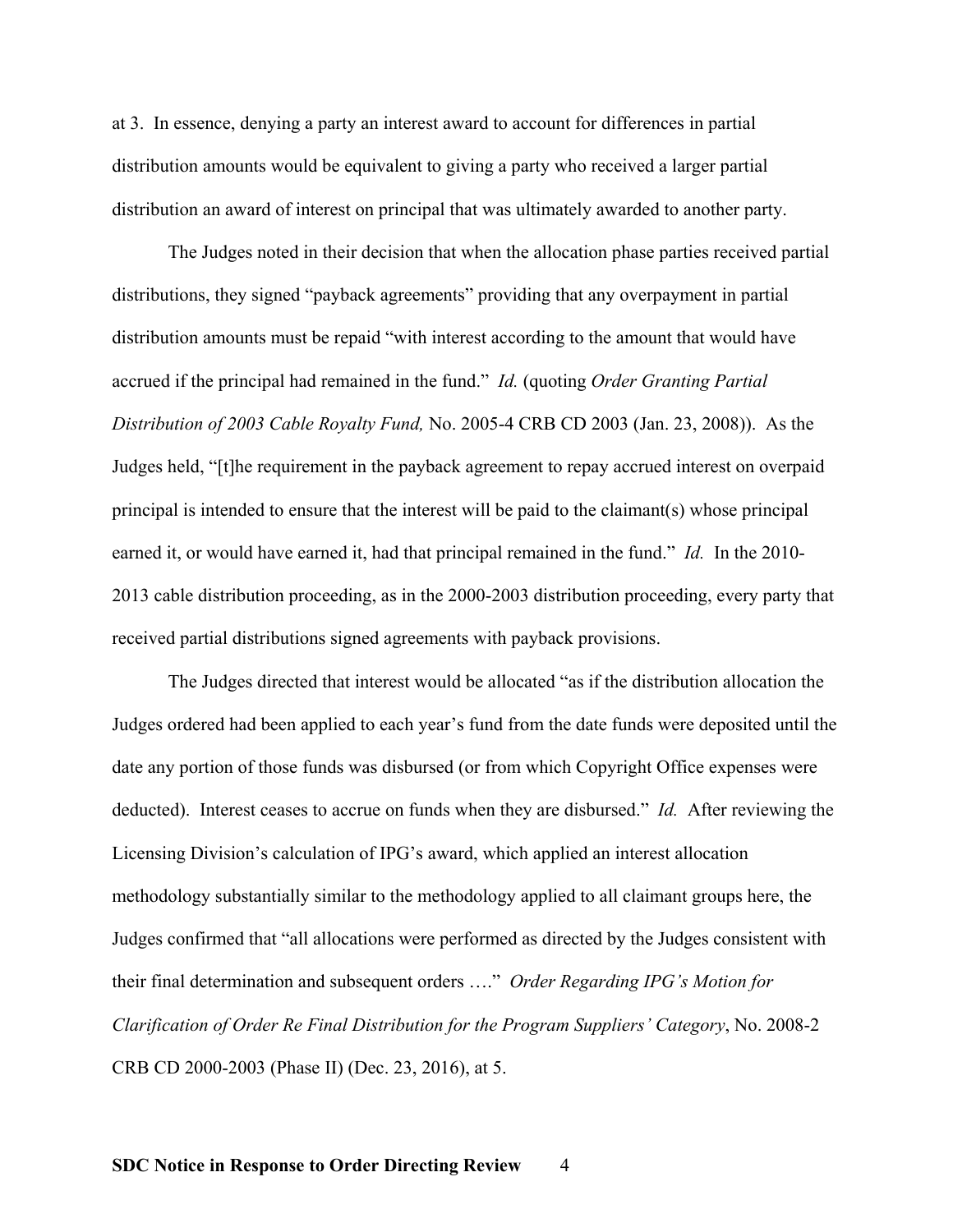In at least five final distribution awards in the last five years since that time, the Judges have consistently ordered that earnings on funds following a partial distribution must be allocated based on the parties' relative shares remaining in the fund. *See Order Granting IPG's Motion for Final Distribution of 1999 Cable Royalties (Devotional Category)*, 2008-1 CRB CD 1998-1999 (Phase II) (June 12, 2017); *Final Distribution Determination*, Nos. 2012-6 CRB CD 2004-09, 2012-7 CRB SD 1999-2009 (Phase II), 84 Fed. Reg. 16,038, 16,039 (Apr. 17, 2019); *Order Granting SDC Motion for Final Distribution*, No. 2008-02 CD 2000-03 (Phase II) (Jan. 9, 2020), at 5; *Order Granting SDC's Motion for Final Distribution of 2010-13 Satellite Royalty Funds*, No. 14-CRB-0011-SD (2010-13) (Jan. 13, 2020), at 1-2; *Order Granting MPA's Motion for Final Distribution of 2010-13 Satellite Royalty Funds*, No. 14-CRB-0011-SD (2010-13) (Jan. 13, 2020), at 2.

 The only arguable partial exception to this trend was in the final distribution order to JSC and CTV from the 2010-13 satellite fund, which was resolved by a non-precedential settlement. *Order Granting JSC and CTV Motion for Final Distribution of 2010-13 Satellite Royalty Funds*, 14-CRB-0011-SD (2010-13) (Feb. 24, 2020). But the only reason that an interest allocation was unnecessary there was because the parties agreed as part of their settlement that JSC and CTV would request a lump sum distribution instead of a percentage share. *Id.* at 4. Even in that lump sum distribution, the Judges ordered that the lump sum amount to JSC and CTV "shall be adjusted by the following proportion of any net increase or decrease (except for any decrease(s) caused by an intervening distribution of royalties to another party) in the respective amounts of the 2010-13 satellite royalty funds between November 30, 2019 and the date of the final distribution to JSC and CTV," setting forth percentage shares of interest based on amounts remaining in the fund at the time of the lump sum agreement. JSC and CTV were therefore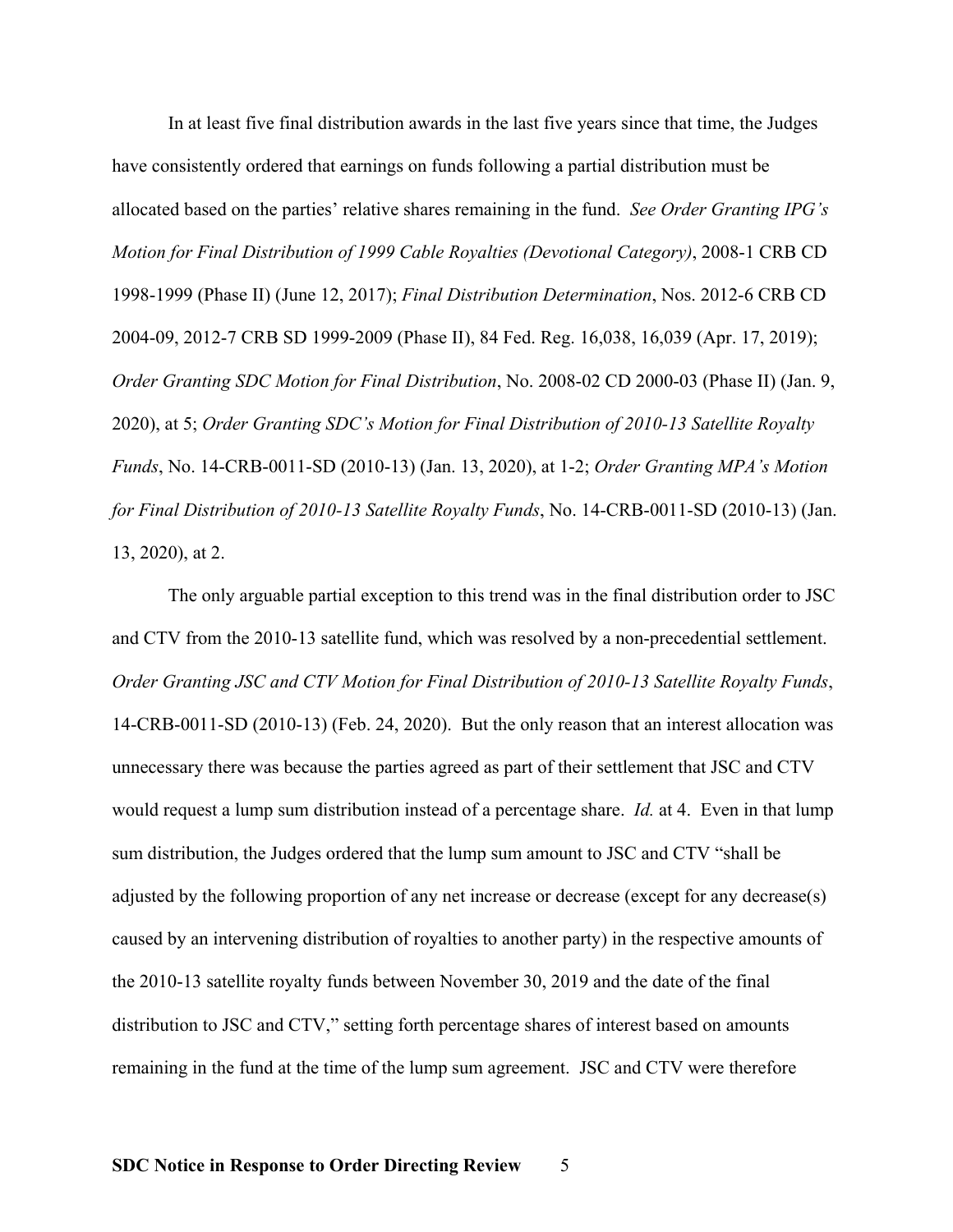awarded earnings following the lump sum determination based on their proportionate share of the funds remaining in reserve at the time, rather than on their share of the funds in total. Therefore, although it appears that a mix of inconsistent methodologies may have been applied to the apportionment of interest on 2010-13 satellite funds (due in part to the mixed nature of the final settlement, with some parties receiving a lump sum instead of a percentage share), the Judges' orders consistently provided for apportionment of interest to the parties whose principal earned it.

#### **III. Interest Should Be Allocated Consistently Over Time and Across Categories.**

 Federal government agencies are required to apply accounting principles consistently: "Financial reports should be consistent over time; that is, once an accounting principle or reporting method is adopted, it should be used for all similar transactions and events unless there is good cause to change." Federal Accounting Standards Advisory Board Handbook, Version 18 (June 30, 2019) at  $37<sup>1</sup>$  Even setting aside the issues of fairness, logic, and precedent discussed above, consistency itself is a principle that is upheld and advanced through the Licensing Division's calculation, which is applied consistently across years, funds, and categories.

 In this matter, as in the 2000-2003 cable distribution matter, denying interest to a party to account for lost value for the period of time following distributions to other parties may "amount[] to a windfall to the claimants who had received their awards earlier." *Order Directing Accounting of 2000-2003 Cable Royalties Distributed to the Program Suppliers Category*, 2008- 2 CRB CD 2000-2003 (Phase II) (Nov. 25, 2015), at 3. As was the case in the 2000-2003 cable

 $\overline{a}$ 

<sup>1</sup> The Federal Accounting Standards Advisory Board is the designated advisory board for setting federal government accounting standards. *See* Memorandum of Understanding Among the Government Accountability Office, the Department of the Treasury, and the Office of Management and Budget on Federal Accounting Standards and a Federal Accounting Standards Advisory Board (rev. Oct. 2009) (available at http://files.fasab.gov/pdffiles/OUR\_MEMORANDUM\_OF\_UNDERSTANDING\_03\_2011-1.pdf).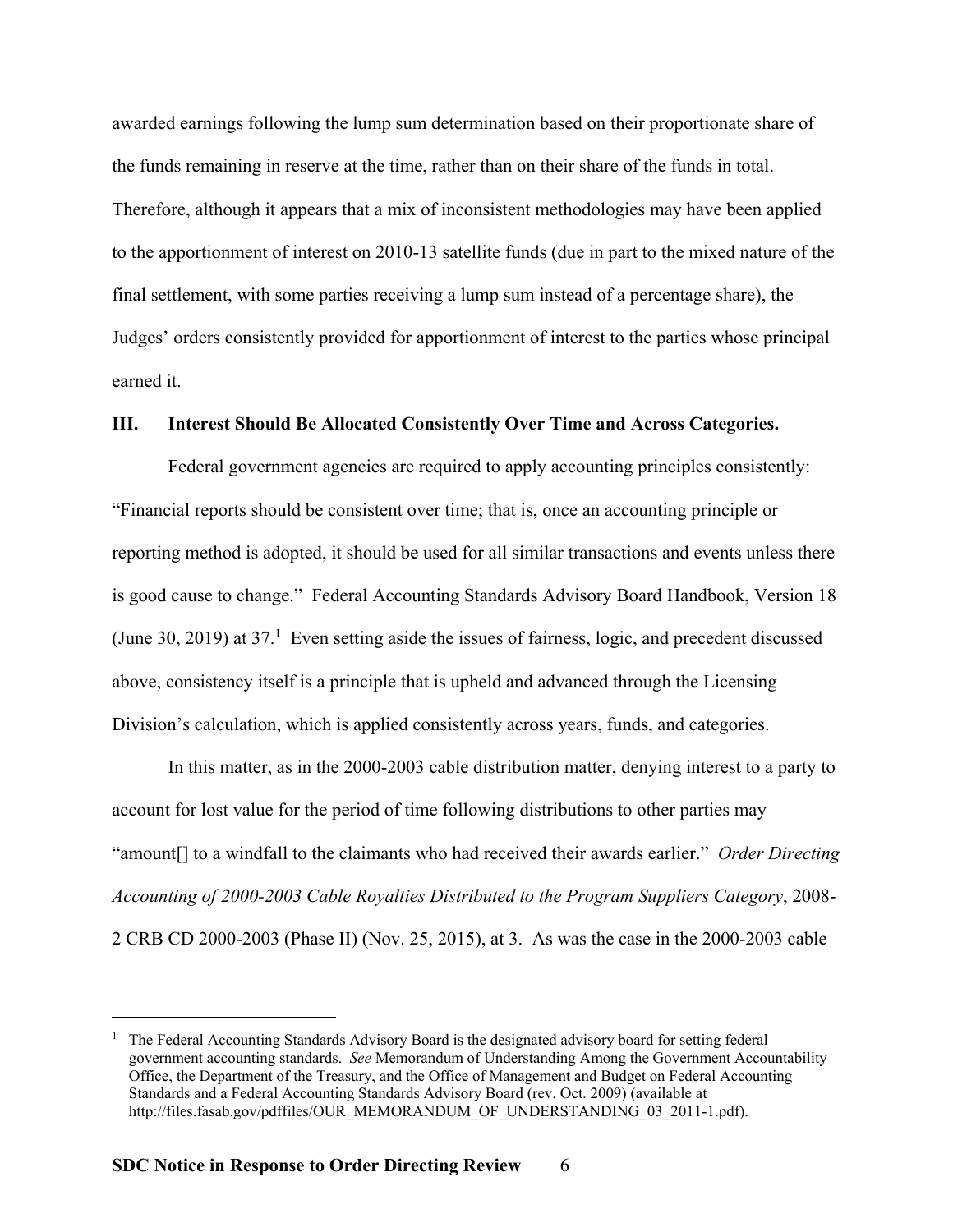proceeding in which the Judges recognized the need to allocate earnings on funds based on relative shares remaining after partial distributions, each of the parties that has received partial distributions in this case was required to agree to "repay to the Copyright Office any overpayment that results from the distribution of these funds, together with interest according to the amount that would have accrued if the principal had remained in the fund." *Order Granting Motion of Phase I Claimants for Partial Distribution of 2011 Cable Royalty Funds*, No. 2012-9 CRB CD 2011 (Mar. 13, 2013), at 2; *Order Granting Motion of Phase I Claimants for Partial Distribution*, No. 14-CRB-0007 CD (2010-12) (Dec. 23, 2014), at 4; *Order Granting Motion of Phase I Claimants for Partial Distribution*, No. 14-CRB-0010 CD (2013) (May 28, 2015), at 2.

 Indeed, the allocation phase parties have continued to agree to payback agreements as a condition for receiving partial distributions, even after the Judges explained that the purpose of the requirement of interest repayment was to ensure that earnings are awarded to the parties whose principal earned them. *See, e.g., Order Granting Moving Parties' Motion for Partial Distribution of 2018 Cable Royalties*, No. 19-CRB-0010 CD (2018) (Aug. 20, 2020), at 4. Especially given that the Judges' decision in the 2000-03 cable distribution case was directly in response to a joint filing by all of the same allocation phase parties who are now parties to this case, all parties were on notice of the payback agreements' purpose "to ensure that the interest will be paid to the claimant(s) whose principal earned it, or would have earned it, had that principal remained in the fund." *Order Directing Accounting of 2000-2003 Cable Royalties Distributed to the Program Suppliers Category*, 2008-2 CRB CD 2000-2003 (Phase II) (Nov. 25, 2015), at 3. Therefore, as in the 2000-2003 cable distribution case, all parties to this case have agreed that interest on copyright royalty funds will be paid to the claimants whose principal earned it, and not to the claimants who took their principal out of the funds early.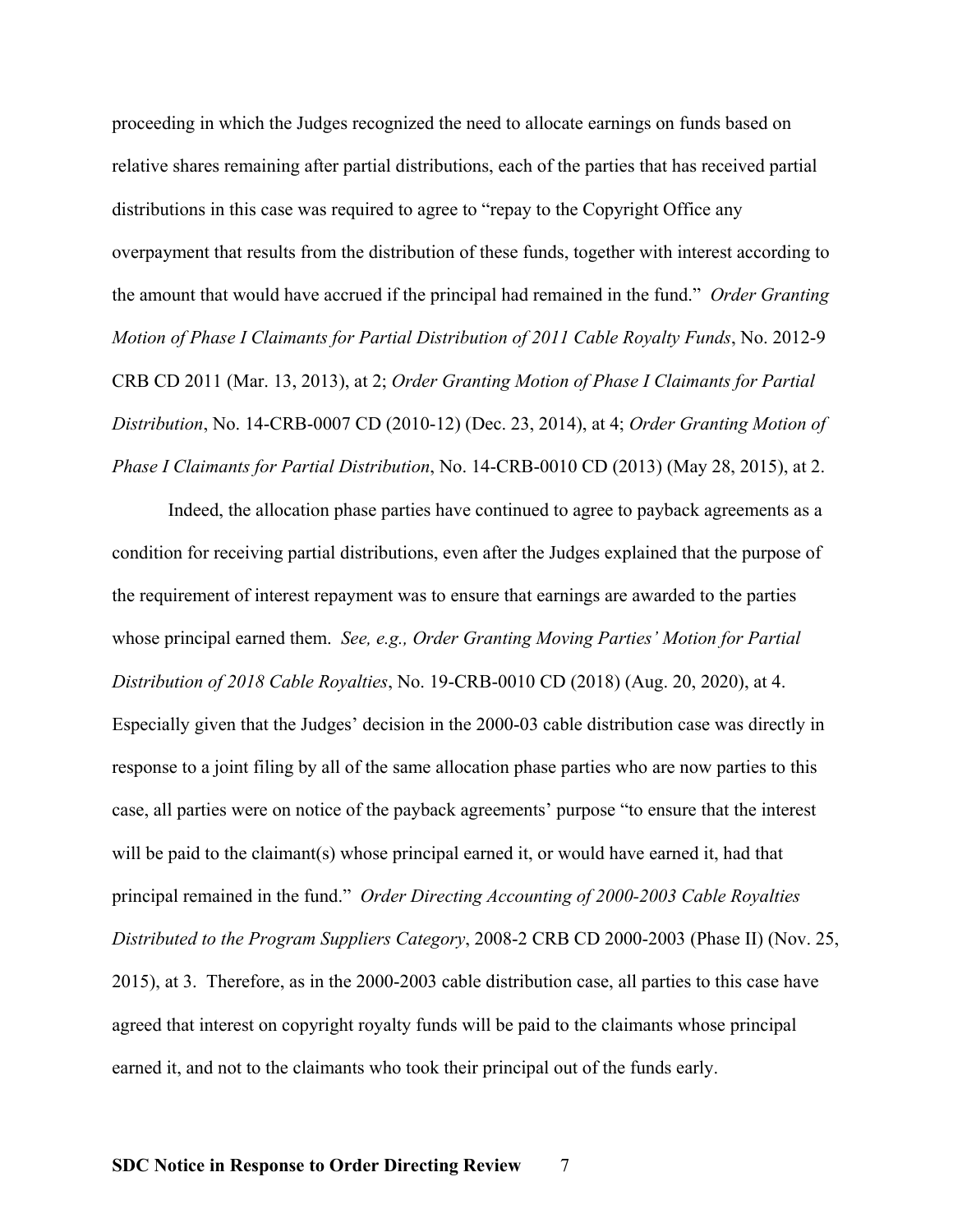The principle of consistency is especially important when dealing with allocation of funds of fixed amounts, because any allocation to one party necessarily reduces the amount available to other parties. As the SDC have explained in the 2000-2003 cable royalty proceeding, in which shortfalls and excess amounts in the 2000-2003 cable royalty funds remaining for final distribution are currently under consideration, the discrepancies at issue in that proceeding appear to be an artifact of inconsistent treatment of interest allocations in partial and final distributions over the course of twenty years. *Order Directing Recalculation of Royalty Allocations in the Devotional Category and Seeking Additional Guidance*, No. 2008-2 CD 2000- 03 (Phase II) (Aug. 28, 2020) ("The SDC assert that '[e]ven small variations over time in the methodologies used to apportion interest could easily generate the net surplus and shortfalls in the amounts remaining. … In essence, the aggregate sums of the effects of all variations in interest allocations over all of the distributions made in all categories have wound up in the amounts remaining in the one small category that has not received a final distribution.'").

 Just as small variations in interest treatment over time can lead to significant discrepancies, small variations across different funds and categories can lead to the same significant discrepancies. All shares, whether characterized as distribution phase shares or allocation phase shares, come from the same funds. It is simply not possible, using a consistent methodology, to allocate interest *within* a category without also allocating interest *to* a category.

#### **IV. The Licensing Division's Rounding of Distribution Shares Within the Devotional and Program Suppliers Categories Result in Windfall to MGC.**

 Although the SDC confirm that the calculations of the Licensing Division correctly allocate final distributions to the allocation phase categories, the calculations result in a shortfall to the SDC and MPA-Represented Program Suppliers and a windfall to MGC in the amount of \$47,308.05 by rounding the distribution shares within the Devotional and Program Suppliers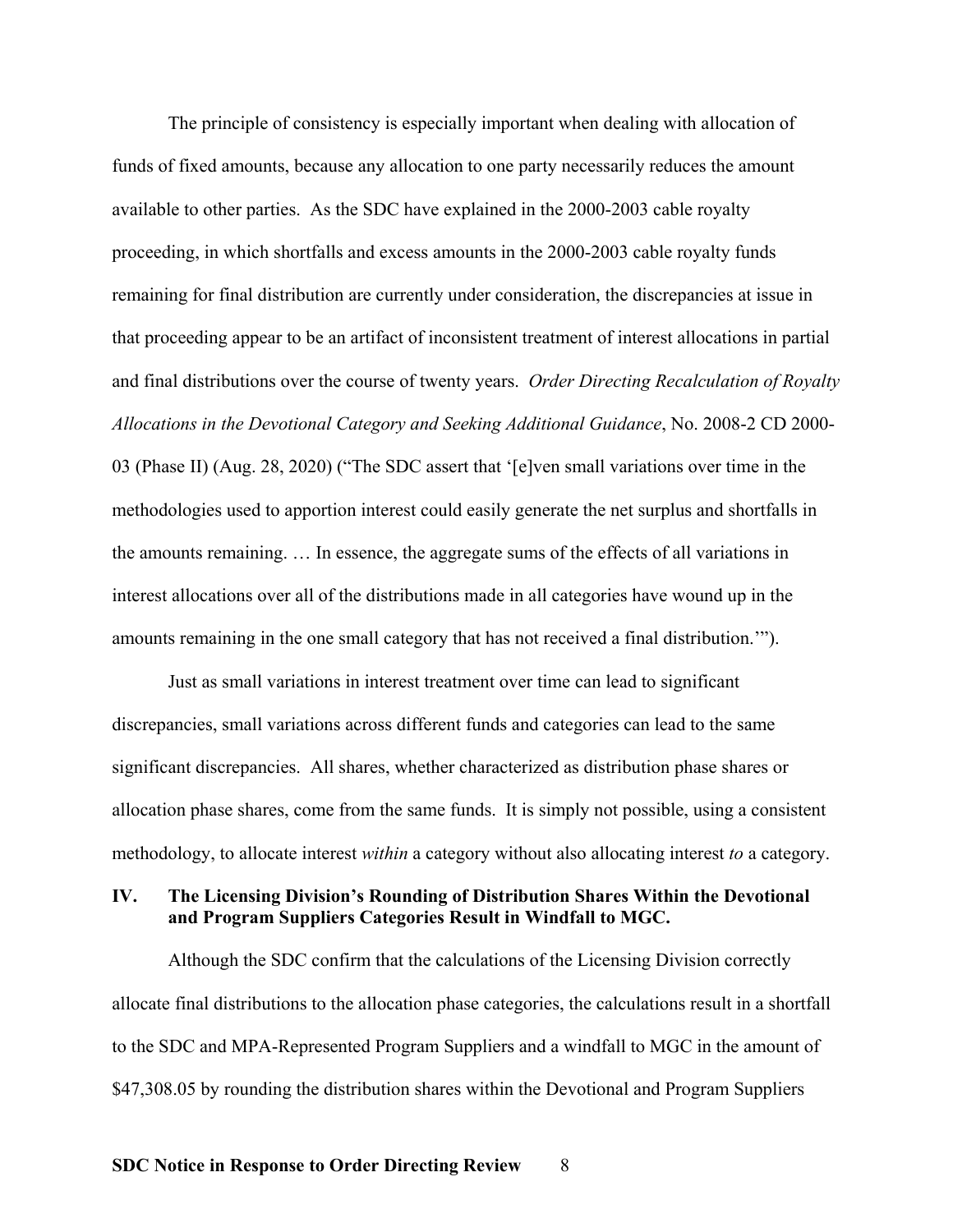categories to two decimal places. For example, in the Devotional and Program Suppliers categories for 2010, the correct calculations as awarded by the Judges for these parties, by multiplying the allocation phase award by the distribution phase award, are as follows:

|                                                            | 2010<br><b>Distribution</b><br>phase award | <b>Basic Fund</b> | 3.75% Fund | <b>Syndex Fund</b> |
|------------------------------------------------------------|--------------------------------------------|-------------------|------------|--------------------|
| <b>2010 Devotional</b><br><i>allocation phase</i>          |                                            | $4.0\%$           | 4.7%       | $0\%$              |
| award                                                      |                                            |                   |            |                    |
| <b>SDC</b>                                                 | 77.1%                                      | 3.08400\%         | 3.62370%   | $0.00000\%$        |
| <b>MGC</b>                                                 | 22.9%                                      | 0.91600%          | 1.07630%   | $0.00000\%$        |
| 2010 Program<br><b>Suppliers allocation</b><br>phase award |                                            | 26.5%             | 31.1%      | 100%               |
| <b>MPA</b>                                                 | 99.37%                                     | 26.33305%         | 30.90407%  | 99.37000%          |
| <b>MGC</b>                                                 | $0.63\%$                                   | 0.16695%          | 0.19593%   | $0.63000\%$        |

The Licensing Division performed this calculation, but rounded the results to only two decimal

places leaving SDC and MPA with a shortfall and gave MGC an unearned windfall:

|                             | 2010                               | <b>Basic Fund</b> | 3.75% Fund    | <b>Syndex Fund</b> |
|-----------------------------|------------------------------------|-------------------|---------------|--------------------|
|                             | <b>Distribution</b><br>phase award |                   |               |                    |
|                             |                                    |                   |               |                    |
| <b>2010 Devotional</b>      |                                    | $4.0\%$           | 4.7%          | $0\%$              |
| <i>allocation phase</i>     |                                    |                   |               |                    |
| award                       |                                    |                   |               |                    |
| <b>SDC</b>                  | 77.1%                              | 3.08%             | 3.62%         | $0.00\%$           |
| <b>Shortfall</b>            |                                    | $(0.00400)\%$     | $(0.00370)\%$ | $0\%$              |
| <b>MGC</b>                  | 22.9%                              | 0.92%             | 1.08%         | $0.00\%$           |
| <b>Windfall</b>             |                                    | 0.00400%          | 0.00370%      | $0\%$              |
| 2010 Program                |                                    | 26.5%             | 31.1%         | 100%               |
| <b>Suppliers allocation</b> |                                    |                   |               |                    |
| phase award                 |                                    |                   |               |                    |
| <b>MPA</b>                  | 99.37%                             | 26.33%            | 30.90%        | 99.37%             |
| <b>Shortfall</b>            |                                    | $(0.00305)\%$     | $(0.00407)\%$ | $0.00\%$           |
| <b>MGC</b>                  | $0.63\%$                           | 0.17%             | 0.20%         | 0.63%              |
| <b>Windfall</b>             |                                    | 0.00305%          | $0.00407\%$   | $0.00\%$           |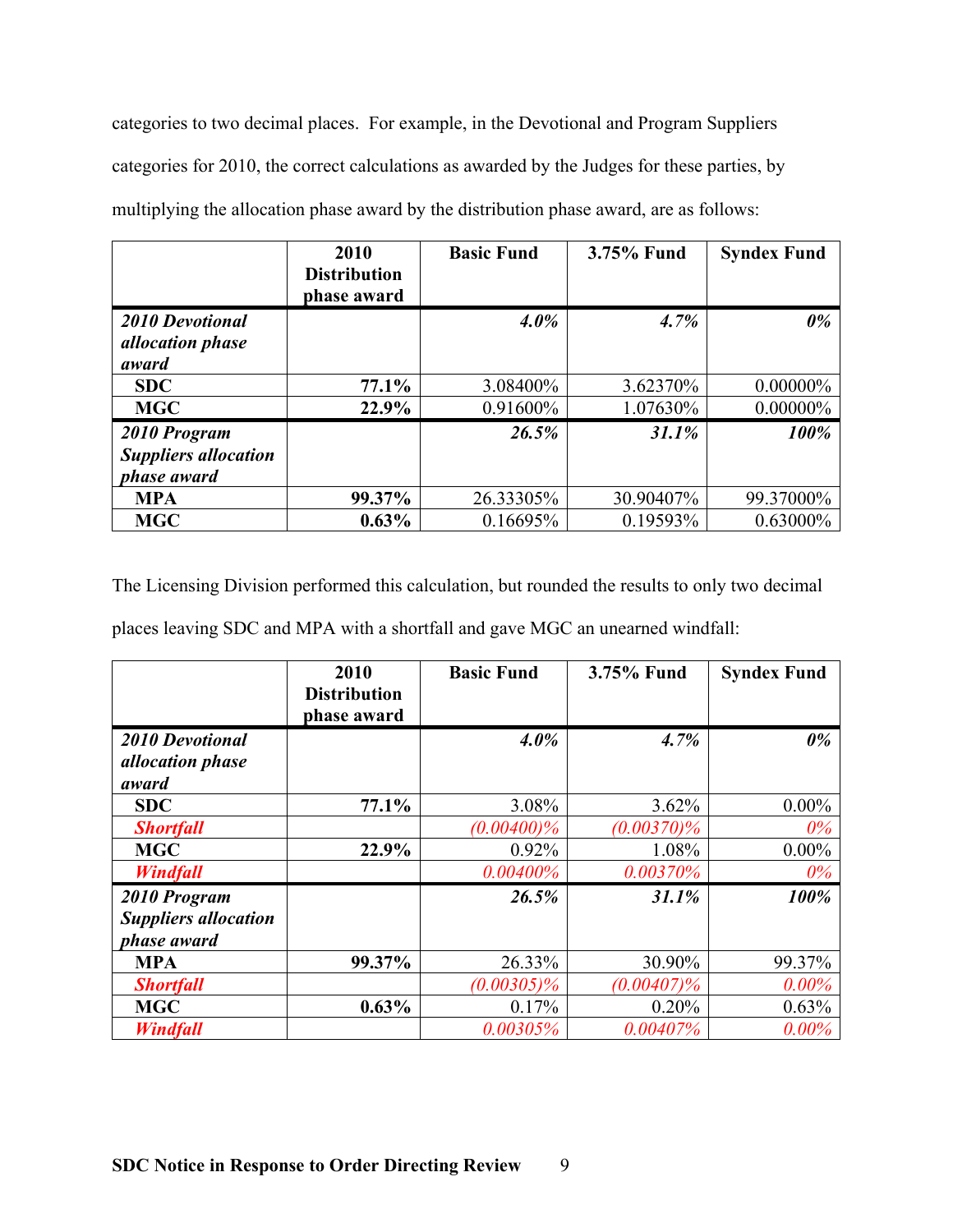Although the rounding changes appear to be small when expressed as percentages, they add up over time given the millions of dollars at stake. Using a replication of the Licensing Division's spreadsheet, the SDC found that the rounding leads to shortfalls and windfalls in the respective parties' final distributions over all four years in the following amounts:

|            | 2010       | 2011       | 2012                    | 2013                    | Total                                                                                                                                                                                                     |
|------------|------------|------------|-------------------------|-------------------------|-----------------------------------------------------------------------------------------------------------------------------------------------------------------------------------------------------------|
| <b>SDC</b> | (8,024.15) | (4,751.09) |                         |                         | $\left  \begin{array}{c} \text{\$} \end{array} \right $ (8,206.93) $\left  \begin{array}{c} \text{\$} \end{array} \right $ (3,269.18) $\left  \begin{array}{c} \text{\$} \end{array} \right $ (24,251.35) |
| <b>MPA</b> | (6,432.78) | (7,296.57) |                         |                         | $\left  \begin{array}{cc} \text{\$} & (2,224.90) & \text{\$} & (7,102.44) & \text{\$} & (23,056.70) \end{array} \right $                                                                                  |
| <b>MGC</b> | 14,456.93  | 12,047.66  | $\frac{1}{2}$ 10,431.83 | $\frac{1}{2}$ 10,371.62 | 47,308.05                                                                                                                                                                                                 |

By simply using the computations for shares as awarded by the Judges without rounding, the inequity would be eliminated.

#### **V. Conclusion**

 For the foregoing reasons, the SDC acknowledge that the Licensing Division's calculations for the allocation shares are correct, and request that the Licensing Division not round the distribution award percentages for claimant groups within the Devotional and Program Supplier categories.

 */s/ Matthew J. MacLean*  Matthew J. MacLean (DC Bar No. 479257) Matthew.MacLean@pillsburylaw.com Michael A. Warley (DC Bar No. 1028686) Michael.Warley@pillsburylaw.com Jessica T. Nyman (D.C. Bar No. 1030613) Jessica.Nyman@pillsburylaw.com PILLSBURY WINTHROP SHAW PITTMAN LLP 1200 Seventeenth Street, NW Washington DC 20036 Tel: (202) 663-8183 Fax: (202) 663-8007

Date: October 26, 2020 Respectfully submitted,

Arnold P. Lutzker (DC Bar No. 108106) Arnie@lutzker.com Benjamin Sternberg (DC Bar No. 1016576) Ben@lutzker.com LUTZKER & LUTZKER LLP 1233 20th Street, NW, Suite 703 Washington DC 20036 Tel: (202) 408-7600 Fax: (202) 408-7677

*Counsel for Settling Devotional Claimants*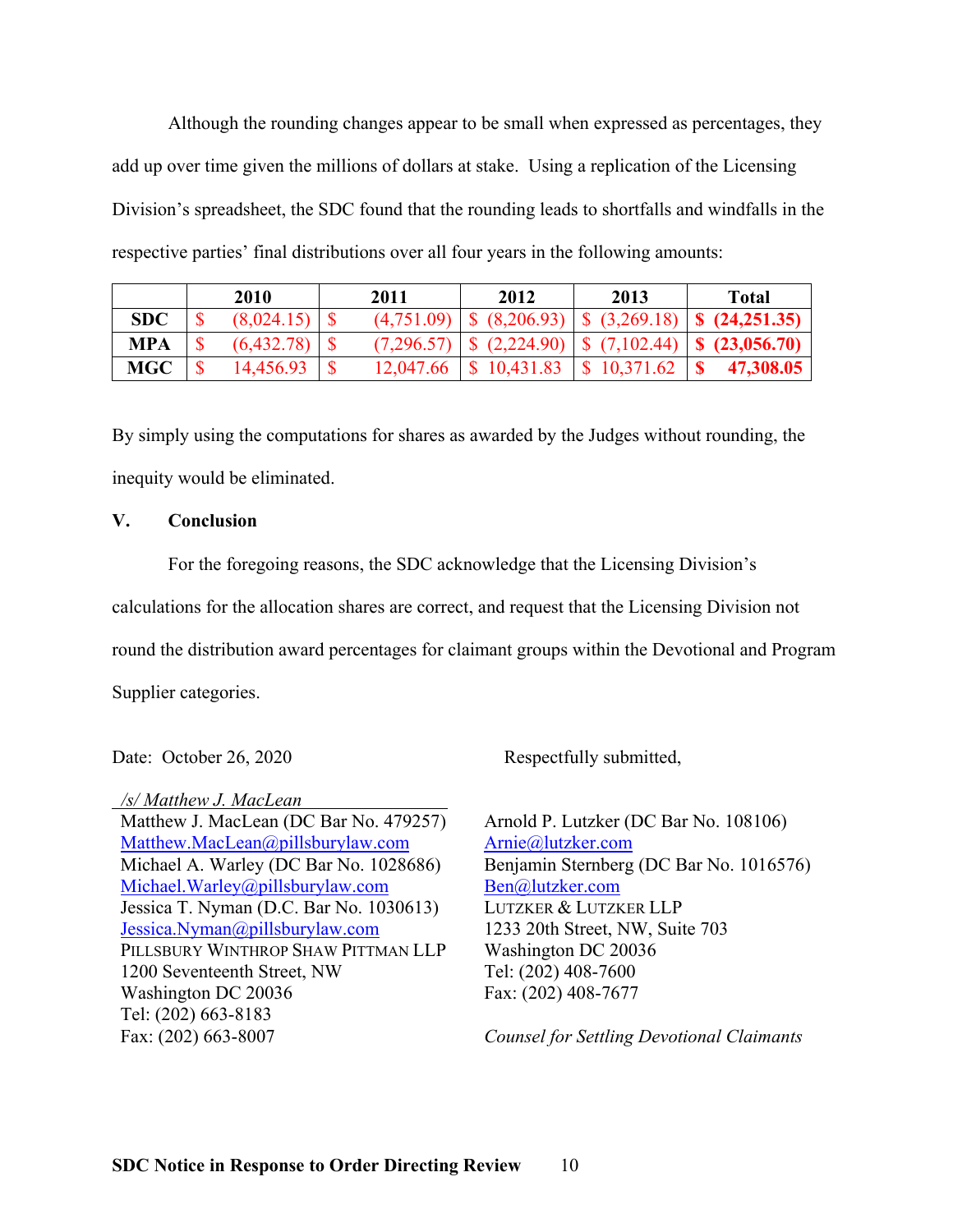# **Certificate of Service**

 I certify that on October 26, 2020, I caused the foregoing to be served on all parties by filing through the eCRB system.

> */s/ Matthew J. MacLean*  Matthew J. MacLean